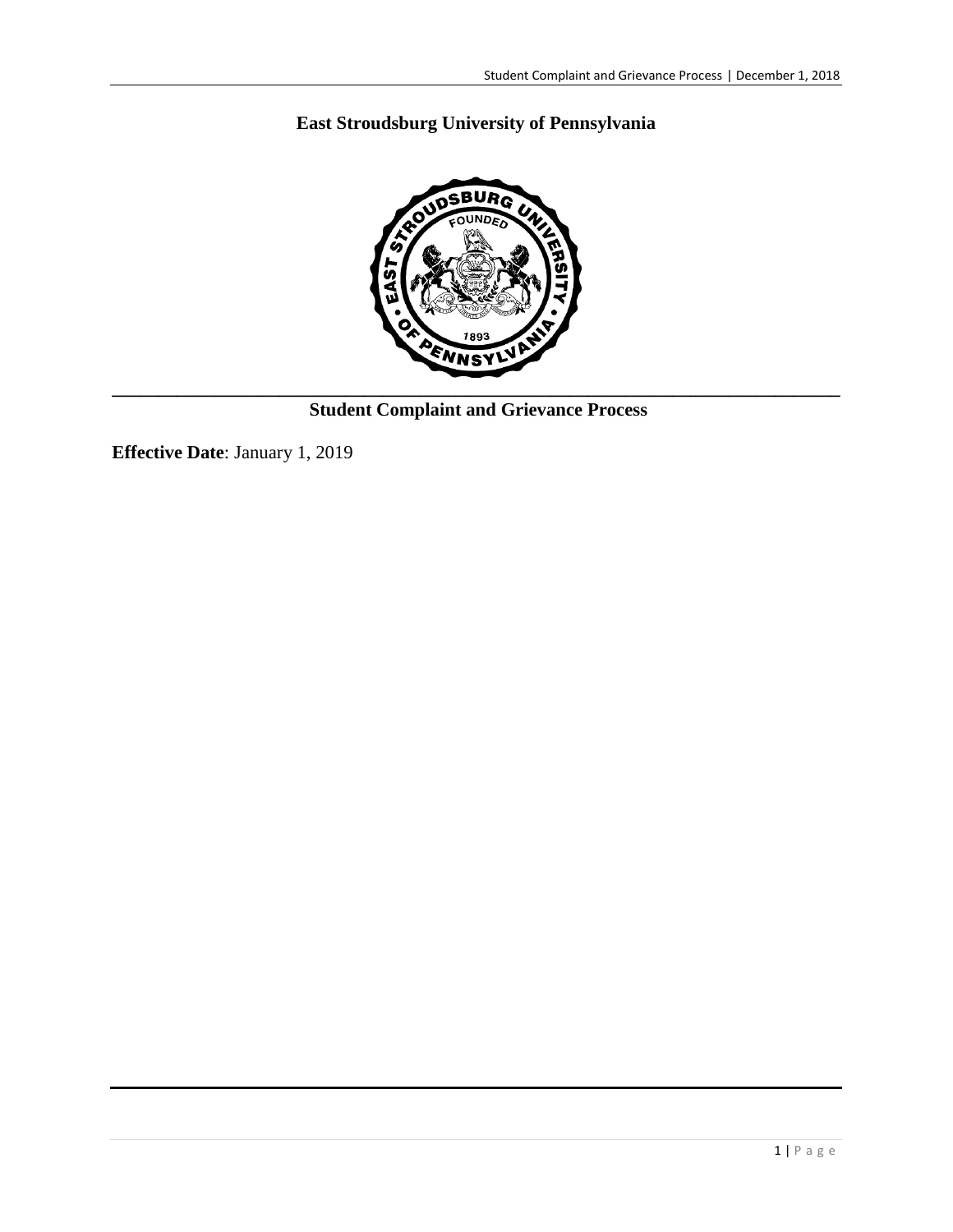| <b>Table of Contents</b> |
|--------------------------|
|                          |
|                          |
|                          |
|                          |
|                          |
|                          |
|                          |
|                          |
|                          |
|                          |
|                          |
|                          |
|                          |
|                          |
|                          |
|                          |
|                          |
|                          |
|                          |
|                          |
|                          |
|                          |
|                          |
|                          |
|                          |
|                          |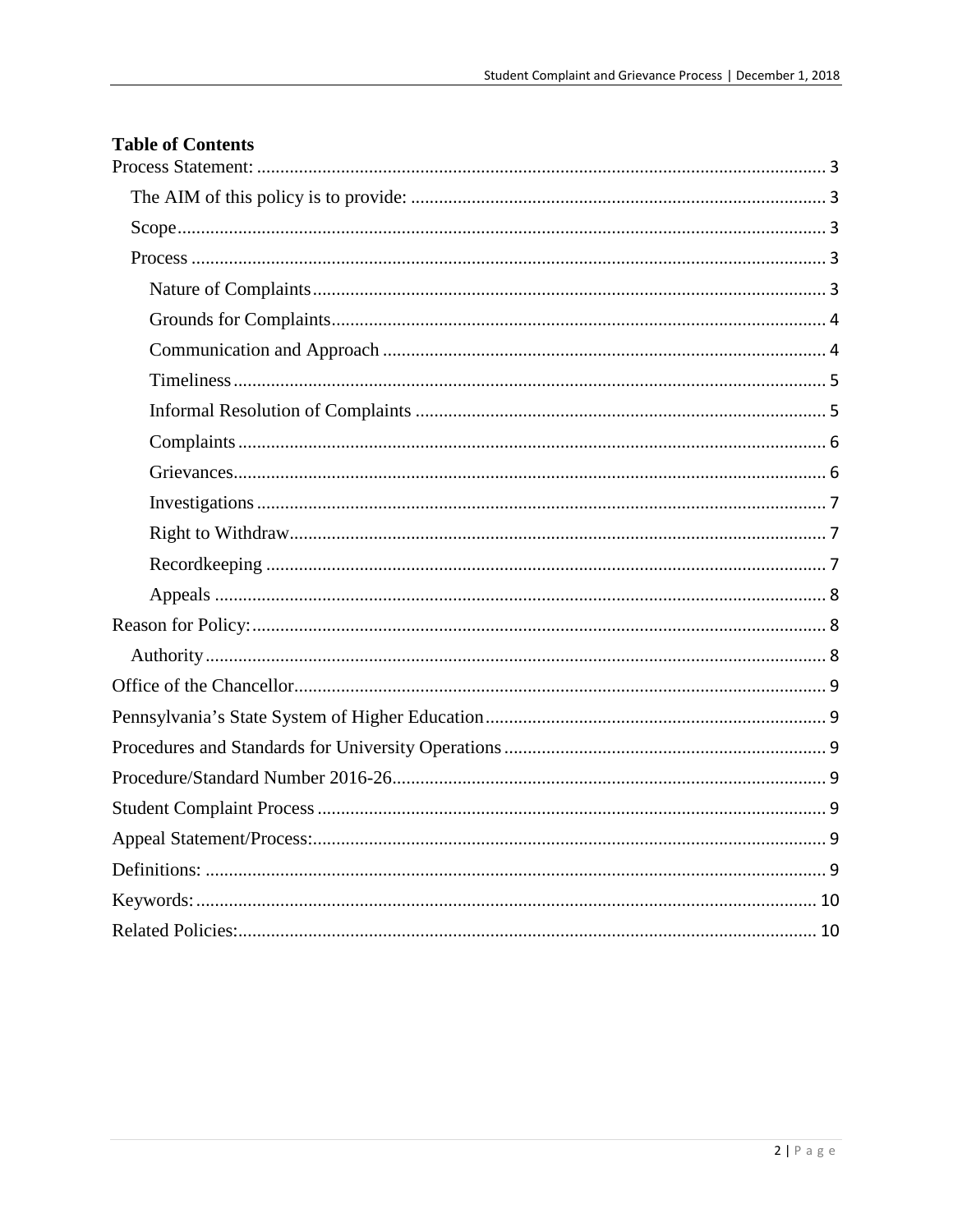## <span id="page-2-0"></span>**Process Statement:**

## <span id="page-2-1"></span>**The AIM of this policy is to provide:**

Students with a framework within which they may raise complaints or grievances in relation to decisions of or advice provided by the University. This includes but is not limited to:

- A. decisions by faculty and staff members affecting individuals or groups of students;
- B. the content or structure of academic programs, including the nature and quality of teaching and assessment;
- C. supervision of students undertaking research projects;
- D. authorship and intellectual property; and
- E. quality of student services.

The University's framework to ensure there are transparent, fair and timely procedures for addressing complaints and grievances in accordance with Commission Policy and 34 CFR  $602.16(a)(1)(ix)$  and 34 CFR 668.43(b), ensuring that all parties are treated equally and fairly.

#### <span id="page-2-2"></span>**Scope**

This policy applies to all current, former, and prospective students regardless of their residency of the University<sup>[1](#page-2-5)</sup>.

This policy covers issues arising from a student's involvement with the University, except where the matter relates to decisions based solely on academic or general misconduct, academic judgement, unlawful discrimination, sexual harassment or bullying, or to matters covered by the Student Conduct and Community Standards.

Complaints of unlawful discrimination, sexual harassment and bullying by or of staff or students are addressed by the Discrimination and Harassment

[\[https://www.esu.edu/about/policies/list/policies/po2011002.cfm\]](https://www.esu.edu/about/policies/list/policies/po2011002.cfm%5d%C2%A0) and Student Conduct and Community Standards [\[https://www.esu.edu/students/conduct/index.cfm\]](https://www.esu.edu/students/conduct/index.cfm) respectively.

#### <span id="page-2-3"></span>**Process**

The University is committed to providing students with an education of the highest possible quality. As part of its commitment to quality, the University recognizes that, from time to time, students may raise complaints or grievances about matters or issues relating to their experiences at the University.

#### <span id="page-2-4"></span>**Nature of Complaints**

- 1. Students may raise complaints or grievances in relation to administrative decisions, including but not limited to:
	- a. Decisions by faculty and staff affecting individuals or groups of students.
	- b. Administration of policies, procedures and rules of the University.
	- c. Standard of service received through the University.
	- d. Access to resources or facilities.

<span id="page-2-5"></span> <sup>1</sup> Pennsylvania's State System of Higher Education - Procedures and Standards for University Operations http://www.passhe.edu/inside/policies/Policies\_Procedures\_Standards/Student%20Complaint%20Process%202016-26.pdf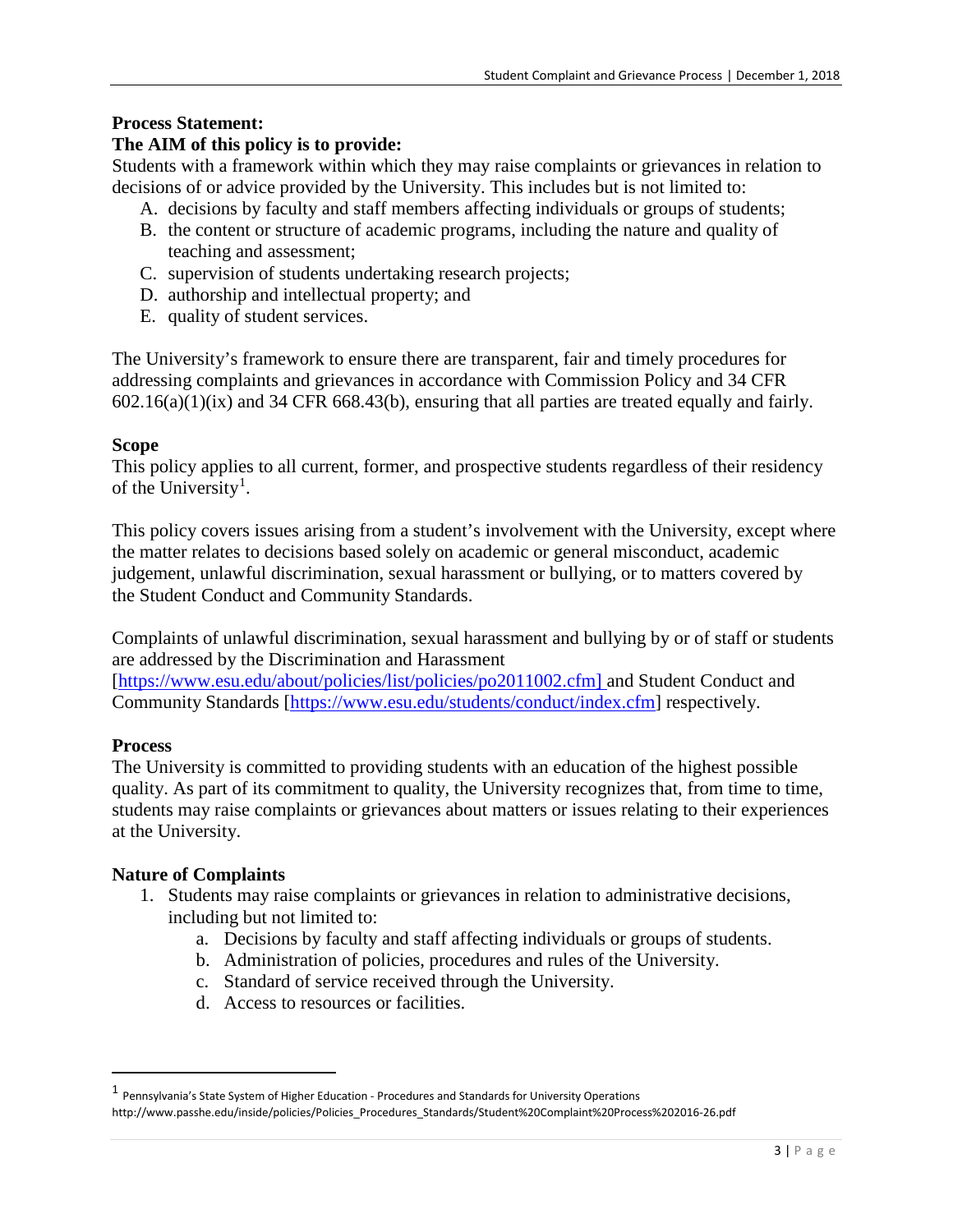- 2. Students may raise complaints or grievances in relation to misconduct by a University staff member, which will be managed under the Human Resources Policies and [Procedures.](https://www.esu.edu/about/offices/human_resources/policy_procedures.cfm)
- 3. Students may raise complaints or grievances in relation to misconduct by another student, which will be managed under the [Student Conduct and Community Standards.](https://www.esu.edu/students/conduct/index.cfm)
- 4. Students may raise joint complaints or grievances where more than one student has been affected, in which case the matter will be considered as one issue. If two or more complaints or grievances about the same matter are submitted independently, they may be considered jointly by agreement of all parties concerned.
- 5. The University investigates anonymous complaints at the discretion of the appropriate Vice President, taking into account:
	- a. The nature and seriousness of the complaint,
	- b. Whether there is sufficient information for an investigation to be conducted, and
	- c. Whether there is a statutory requirement for investigation.

# <span id="page-3-0"></span>**Grounds for Complaints**

Grounds for complaint or grievance include, but are not limited to the following:

- 1. A student being affected by a decision made without sufficient consideration of facts, evidence or circumstances;
- 2. A student being affected by a failure to adhere to appropriate or relevant published policies and procedures;
- 3. A penalty applied to the student being unduly harsh or inappropriate;
- 4. A student being affected by improper or negligent conduct, or
- 5. A student being affected by unfair treatment, prejudice or bias.

## <span id="page-3-1"></span>**Communication and Approach**

- 1. The University recognizes that effective communication is of paramount importance when attempting to resolve difficulties experienced by students and is committed to a culture of openness, fairness and continuous improvement.
- 2. All parties to a complaint or grievance must act in good faith and seek to achieve an amicable resolution. Intimidating, harassing, threatening or offensive behaviors are not tolerated from any parties.
- 3. All parties to a complaint or grievance must respect privacy and confidentiality, except where the release of particular information is required by law.
- 4. The University gives students who raise complaints or grievances the opportunity to present their cases.
- 5. University staff with a role in resolving complaints and grievances will reach conclusions based on a fair hearing of each point of view.
- 6. The University keeps all parties to a complaint or grievance informed of the progress of the matter and gives all parties reasonable opportunity to respond to outcomes.
- 7. A student making a complaint or grievance is not to be disadvantaged simply by virtue of having made the complaint, unless the complaint is found to be factious. In particular:
	- a. The complainant must not be hindered or prevented from continuing to use University facilities and attend lectures, classes, laboratories and tutorials and to submit assessment as required, simply by virtue of having made the complaint.
	- b. A student who is also: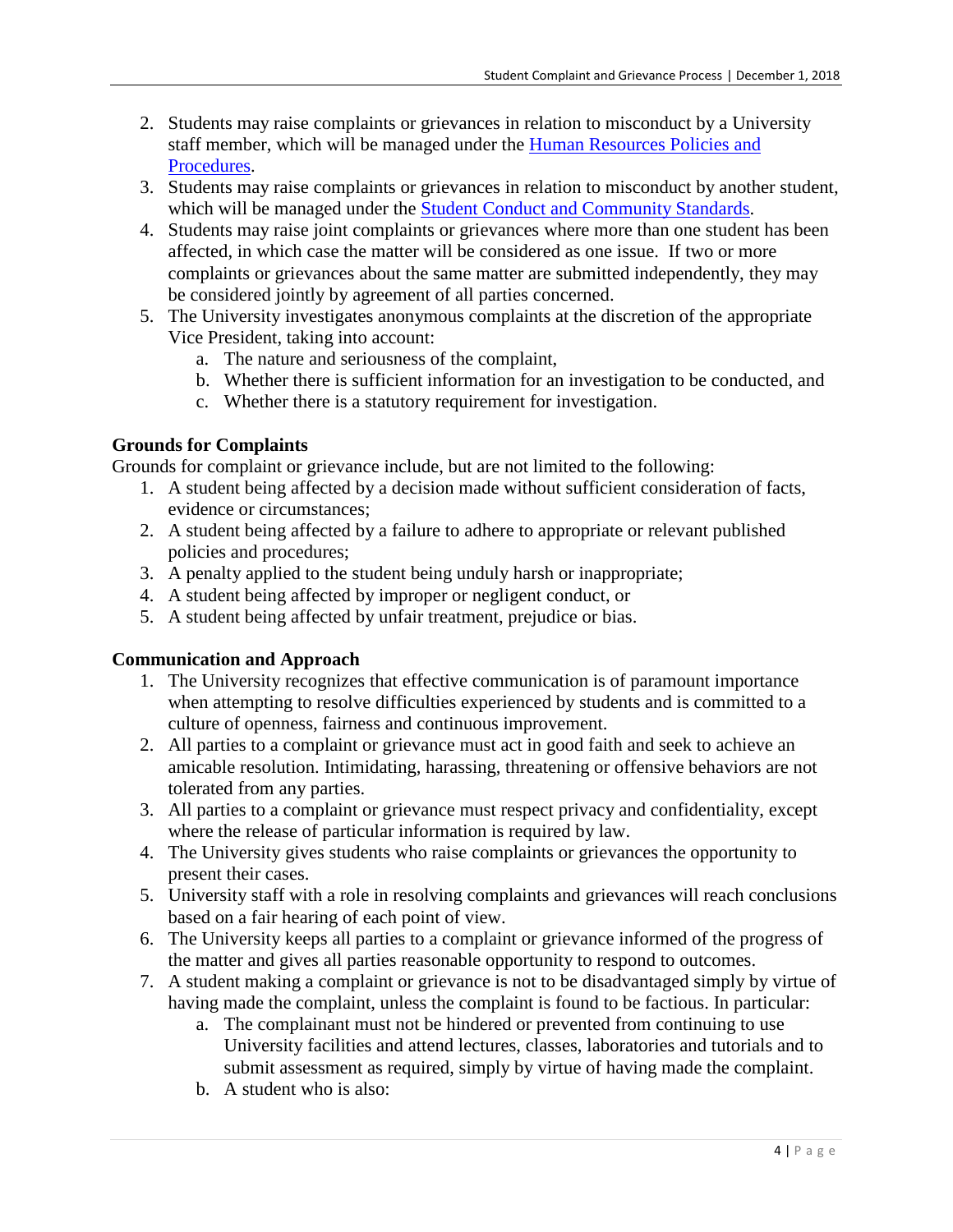- i. the subject of an action by the University under the relevant Regulation, or
- ii. subject to exclusion for reasons of safety, or
- iii. subject to a cancellation of enrollment due to unpaid fees, where fees are unrelated to the substance of the complaint, or
- iv. the subject of any relevant court order or action precluding them from attending a campus
- c. May be excluded or prevented from attending classes on that basis, unrelated to their status as a complainant.

# <span id="page-4-0"></span>**Timeliness**

- 1. The University must consider complaints and grievances in a timely manner, within specified and achievable timeframes.
- 2. Students should raise complaints and grievance within 1 months and as soon as possible after the event, decision or action which is the subject of the complaint or grievance. The University may be unable to investigate a complaint where, due to the length of time elapsed since the event, decision or action, there is insufficient information available to enable investigation of the complaint or grievance.

# **Procedural Principles**

- 1. Students wishing to raise a complaint or grievance should firstly seek advice from an independent person knowledgeable about the process and aware of potential outcomes, such as:
	- a. An institutional advocate;
	- b. An academic adviser;
	- c. An appropriate staff member who is not involved in the matter in question; or
	- d. A staff member from a student support service.
- 2. The student and the independent person will work together to:
	- a. Consider whether the complaint is reasonable;
	- b. Clarify the details of the matter, including the events that occurred, the basis for the complaint and the resolution sought; and
	- c. Where appropriate, identify the most appropriate process under which the matter may be pursued.
- 3. The student may, on the basis of this discussion:
	- a. Take no further action;
	- b. Make an informal approach to the person concerned (the respondent); or
	- c. Proceed directly to the complaint or grievance process.

# <span id="page-4-1"></span>**Informal Resolution of Complaints**

- 1. Students may attempt an informal resolution by raising their concern with the person concerned or another appropriate person. Appropriate people to contact include:
	- a. An academic adviser;
	- b. The relevant program director or academic coordinator;
	- c. The relevant department chair, associate dean; or dean
	- d. The chair of the committee if the issue relates to a committee decision; or
	- e. A supervisor, graduate research coordinator, department chair, associate dean, or dean.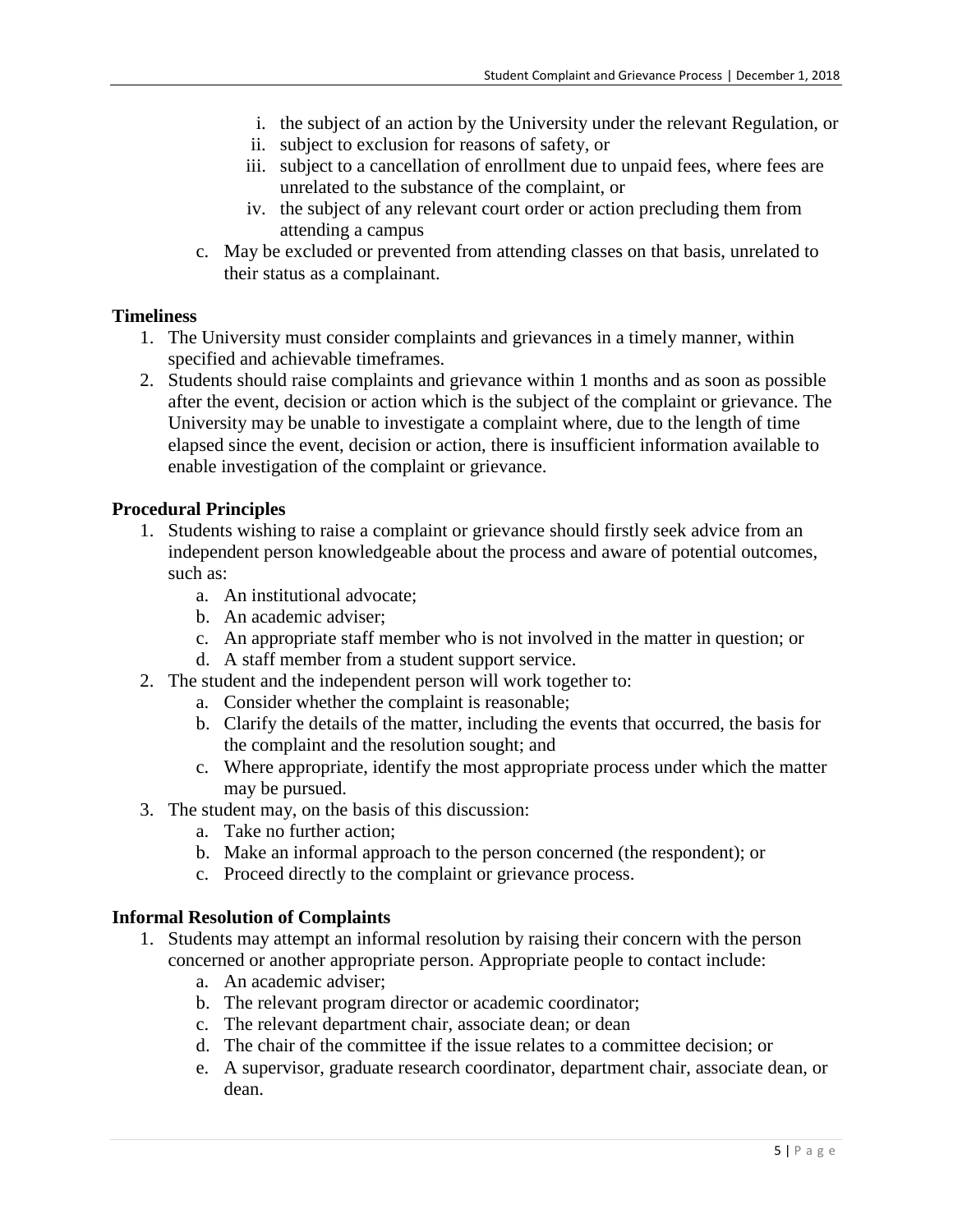- 2. Staff members who are contacted by students seeking informal resolution of a complaint must, within five working days:
	- a. Acknowledge receipt of the complaint;
	- b. Arrange to discuss the matter with the student or indicate when an initial response will be provided and in what form;
	- c. Attempt to clarify with relevant parties what is agreed and where opinions differ;
	- d. Attempt to clarify the relevant policies, procedures or processes underpinning the action to which the complaint relates;
	- e. Identify the appropriate manner of resolving the complaint, including seeking advice or a decision from other relevant parties;
	- f. Advise the student of a proposed process for resolving the complaint; and
	- g. Notify the student of his or her right to be accompanied by a support person at any meetings or discussions during the attempt at informal resolution.

## <span id="page-5-0"></span>**Complaints**

- 1. Students who are not satisfied with the outcome of informal processes may, within five working days of receiving advice of the outcome:
	- a. Proceed to the complaint or grievance process, which may involve mediation, or an independent investigation, or
	- b. Lodge a complaint under another University process or with an external agency where appropriate and available.
	- c. Students who decide to pursue the matter further are strongly encouraged to seek the continued assistance of an advocate from Dean of Student Life.
	- d. The Dean of Student Life may make a judgment about whether mediation is practicable and appropriate and secure the agreement of all parties to the complaint to the use of mediation (noting that the use of mediation does not necessarily imply there is a case to answer).
	- e. The Dean of Student Life will advise students of their right to lodge a grievance if mediation is deemed not to be an appropriate course of action, or the agreement of all parties is not forthcoming.

## <span id="page-5-1"></span>**Grievances**

- 1. Where a complaint is not able to be resolved through informal processes, and the matter includes allegations of misconduct where disciplinary action against a student or staff member may be an outcome of the investigation, a student may lodge a grievance.
- 2. Grievances are formal matters that will be investigated by an independent investigator.
- 3. The investigator must:
	- a. Acknowledge receipt of the complaint or grievance in writing within five working days and indicate when a resolution of the matter should be expected;
	- b. Recommend any immediate corrective action that needs to be taken before the complaint or grievance is investigated;
	- c. Independently review the complaint or grievance including hearing from all parties who wish to partake in the process and attempt to resolve the problem;
	- d. Within 15 working days of receipt of the complaint or grievance, notify the student and the Dean of Student Life in writing of the nature of the investigation process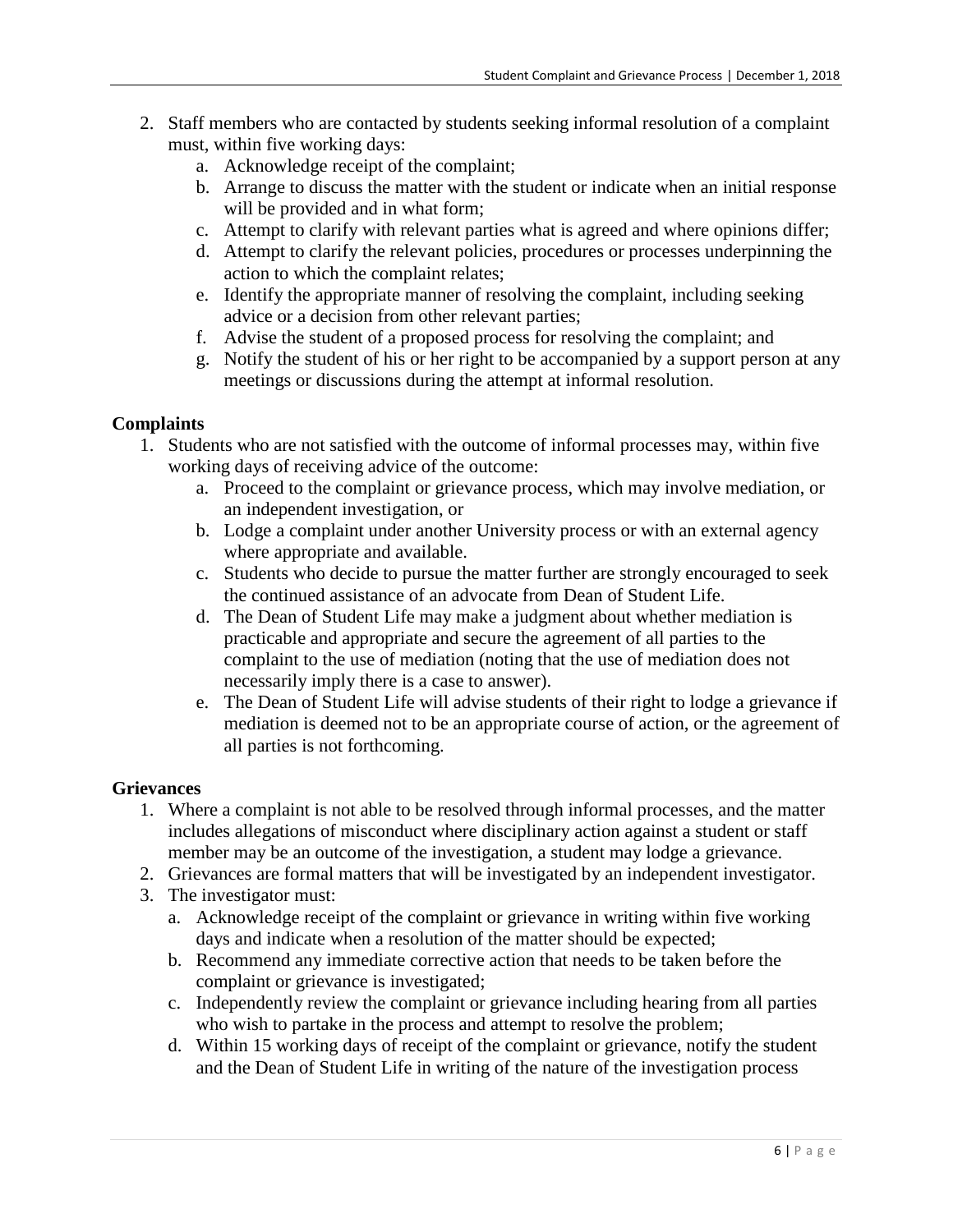- e. Provide the Dean of Student Life with a report of the investigation for review prior to its release;
- f. Provide the student with the outcome of the review process, including a resolution or why a resolution could not be reached; and
- g. Notify the student and the Dean of Student Life if they conclude that the grievance is frivolous, or if no grounds could be adducted to support it.

# <span id="page-6-0"></span>**Investigations**

- 1. The Dean of Student Life must undertake a quality check of all investigation reports to ensure that:
	- a. All issues raised in the student complaint or grievance are investigated;
	- b. All key stakeholders are interviewed;
	- c. The report is fair and balanced;
	- d. All relevant circumstances have been considered; and
	- e. The findings and recommendations are evidence-based and defensible.
- 2. The Dean of Student Life may determine that a single investigation will take place into multiple complaints or grievances that relate to the same issue or respondent where the student or students lodging the complaint(s) or grievance(s) agree to this approach.
- 3. On consideration of the details of the complaint, grievance or outcome of an investigation, the Dean of Student Life may:
	- a. Recommend reconsideration of the original decision, or
	- b. Direct the decision maker to change the original decision or outcome, noting that they may not impose a harsher outcome than initially decided, or
	- c. Override the original decision.
- 4. The Dean of Student Life may contact a student who repeatedly submits unreasonably persistent or vexatious complaints or grievances on a particular matter, and the person who is the subject of the complaints or grievances, to ascertain that there is prima facie evidence to support the complaint or grievance before initiating an investigation.

## <span id="page-6-1"></span>**Right to Withdraw**

1. Students may withdraw complaints and grievances at any time during the resolution process, and the matter will be deemed to be resolved. Notwithstanding this, the University reserves the right to continue to investigate a complaint if required to do so to satisfy other requirements or protect its own interests.

## <span id="page-6-2"></span>**Recordkeeping**

- 1. Student complaints and grievances must be registered on the University's Complaints and Grievances roster, maintained by the Office of the Provost, and must include data collected on student complaints and grievances submitted at faculties, student central, graduate schools and other student service delivery points.
- 2. Officers and mediators receiving complaints or grievances must keep appropriate, confidential records of informal discussions and outcomes.
- 3. Investigators must report findings and outcomes to the Dean of Student Life, who must ensure appropriate, confidential records are kept.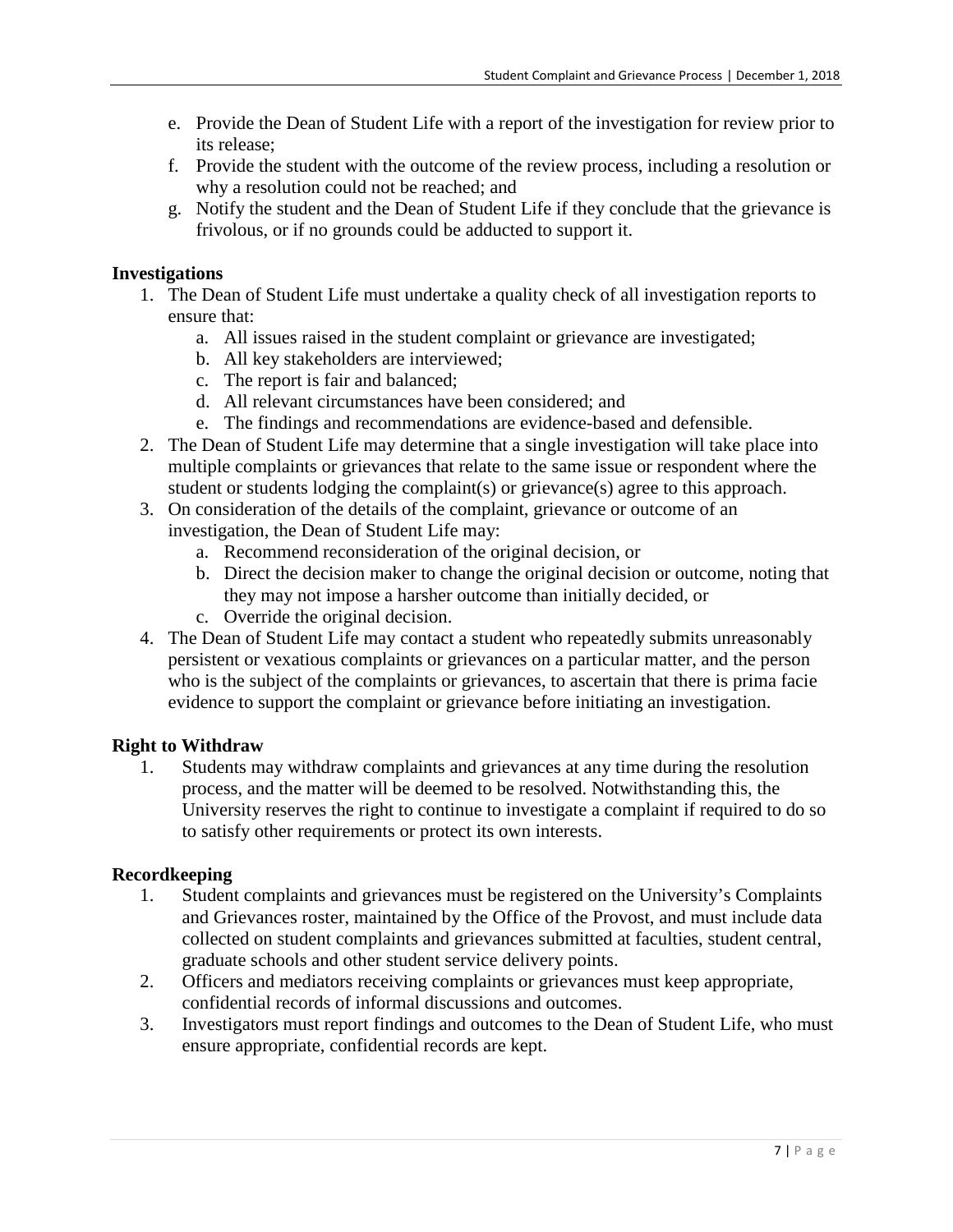- 4. The Dean of Student Life must ensure that reporting of complaints and grievances and their resolution is undertaken in such a way as to address problems and improve existing policies, procedures and processes.
- 5. The Dean of Student Life must analyze data relating to complaints and grievances on an annual basis to identify trends.
- 6. The Dean of Student Life must provide an annual report on student complaints and grievances to the Presidents Council, including quantitative and qualitative data and analysis.

#### <span id="page-7-0"></span>**Appeals**

1. Students may appeal the outcome of the complaints and grievances process in accordance with the student appeals processes.

#### <span id="page-7-1"></span>**Reason for Policy:**

In order to be compliant with federal laws and regulation, Middle States Commission on Higher Education policies and recommendations, and Pennsylvania's State System of Higher Education Procedures and Standards for University Operations **[Procedure/Standard Number 2016-26-](http://www.passhe.edu/inside/policies/Policies_Procedures_Standards/Student%20Complaint%20Process%202016-26.pdf)- [Student Complaint Process](http://www.passhe.edu/inside/policies/Policies_Procedures_Standards/Student%20Complaint%20Process%202016-26.pdf) ESU must have an independent for students to seek a resolution to grievances and complaints.** 

#### <span id="page-7-2"></span>**Authority**

This process is made under the Commission Policy the United States Code: Title 20 – Education, [CFR](https://www.law.cornell.edu/cfr/text) > [Title 34](https://www.law.cornell.edu/cfr/text/34) > [Subtitle B](https://www.law.cornell.edu/cfr/text/34/subtitle-B) > [Chapter VI](https://www.law.cornell.edu/cfr/text/34/subtitle-B/chapter-IV) > [Part 602](https://www.law.cornell.edu/cfr/text/34/part-602) > [Subpart B](https://www.law.cornell.edu/cfr/text/34/part-602/subpart-B) > Section 602.16 34 CFR  $602.16(a)(1)(ix)$  and 34 CFR  $668.43(b)$  and supports compliance with the:

- 1. § 602.16 [Accreditation](https://www.law.cornell.edu/definitions/index.php?width=840&height=800&iframe=true&def_id=c33f7fd771b92b904bdcd7a0e06185d3&term_occur=1&term_src=Title:34:Subtitle:B:Chapter:VI:Part:602:Subpart:B:Subjgrp:33:602.16) and [pre-accreditation](https://www.law.cornell.edu/definitions/index.php?width=840&height=800&iframe=true&def_id=aefdaa1031d371074c1695a27a92e39b&term_occur=1&term_src=Title:34:Subtitle:B:Chapter:VI:Part:602:Subpart:B:Subjgrp:33:602.16) standards (34 CFR 602.16(a)(1)(ix));
- 2. § 668.43 Institutional information 34 CFR 668.43(b);
- 3. Middle States Commission on Higher Education, Verification of Compliance with Accreditation-Relevant Federal Regulations, Implementation for 2017; Institutional Record of Student Complaints; and
- 4. Pennsylvania's State System of Higher Education Procedures/Standard Number 2016-26 Student Complaint Process*.*

# **Verification of Compliance with Accreditation-Relevant Federal Regulations Implementation for 2018-19**

## **Institutional Record of Student Complaints**

In accordance with Commission Policy and 34 CFR 602.16(a)(1)(ix) and 34 CFR 668.43(b), the Commission must confirm that institutions have effective policies and procedures for tracking and resolving student complaints within a reasonable time frame. Further, the institution must also show evidence of a process for making modifications and improvements to the institution as a result of information obtained in handling student complaints.

Examples of Evidence:

- 1. Policy/policies on student complaints;
- 2. Procedures for timely handling of student complaints;
- 3. Public location of student complaints policy/policies and process;
- 4. If pattern(s) of complaints exist, description of process of resolving relevant issues.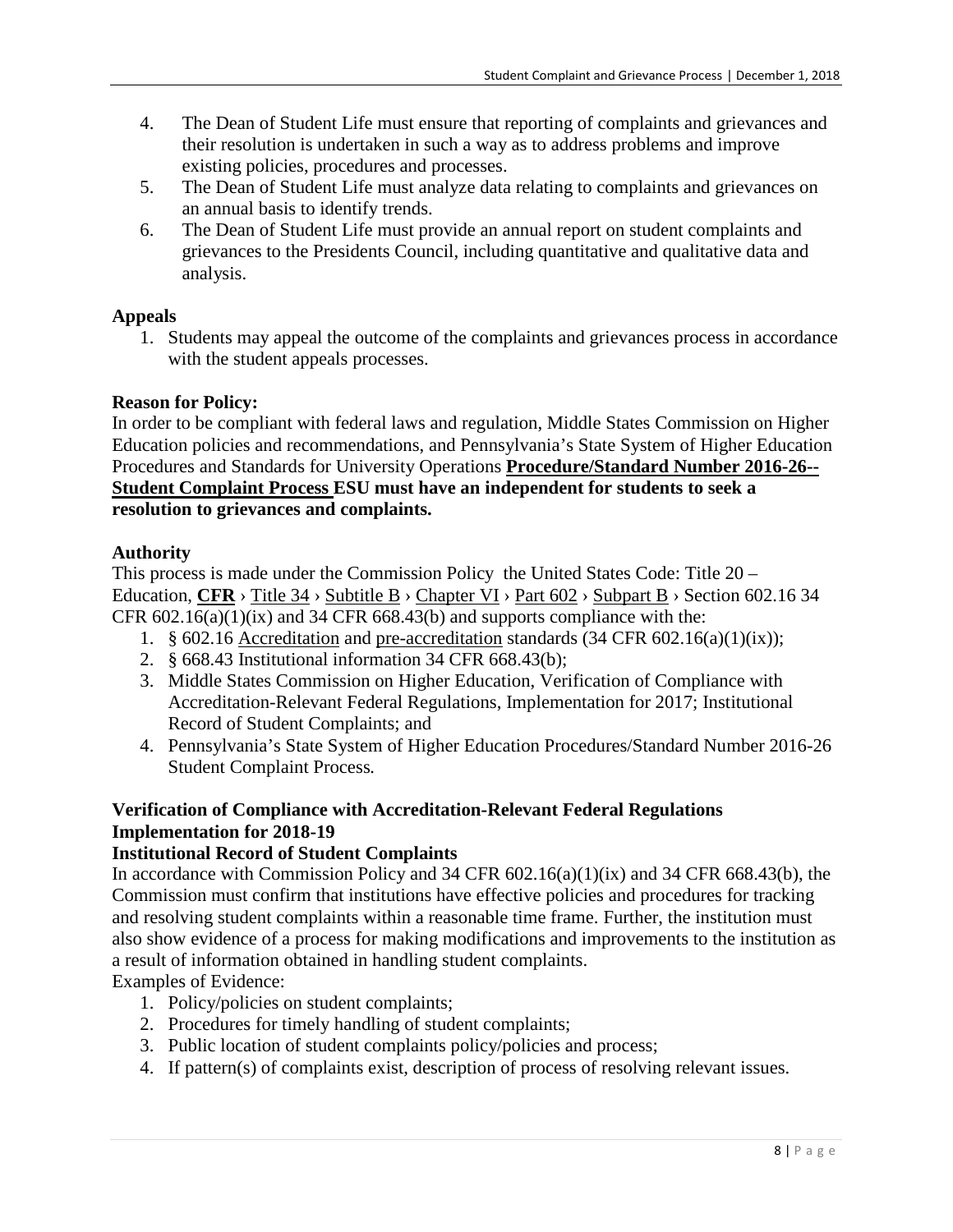Published by the Middle States Commission on Higher Education 3624 Market Street Philadelphia, PA 19104 Telephone: 267-284-5000 Fax: 215-662-5501 [www.msche.org](http://www.msche.org/)

©2016 Copyright by the Middle States Commission on Higher Education Fourth edition All rights reserved.

Permission is granted to colleges and universities within the jurisdiction of the Middle States Commission on Higher Education to photocopy this booklet for the purpose of compliance activities. This publication may also be downloaded free of charge from the Commission's website. Contents subject to change. Please watch the Commission website for updates.

# <span id="page-8-2"></span><span id="page-8-1"></span><span id="page-8-0"></span>**Office of the Chancellor Pennsylvania's State System of Higher Education Procedures and Standards for University Operations [Procedure/Standard Number 2016-26](http://www.passhe.edu/inside/policies/Policies_Procedures_Standards/Student%20Complaint%20Process%202016-26.pdf)**

## <span id="page-8-4"></span><span id="page-8-3"></span>**[Student Complaint Process](http://www.passhe.edu/inside/policies/Policies_Procedures_Standards/Student%20Complaint%20Process%202016-26.pdf)**

**History:** For an institution to participate in federal Revised: student aid programs authorized under Title IV of the Higher Education Act of 1965, as amended, the state must have a process to review and act on concerning the institution, including the enforcement of applicable state and federal laws.

## <span id="page-8-5"></span>**Appeal Statement/Process:**

1. Students may appeal the outcome of the complaints and grievances process in accordance with the student appeals processes.

# <span id="page-8-6"></span>**Definitions:**

**Student Advocate:** means an independent person, who can provide a student with advice about the complaints and grievances process and the steps towards resolution, and assist the student with the submission and presentation of their complaint or grievance.

**Appeal:** means a request in writing to the [Dean of Student Life] to be heard in relation to a decision of or penalty applied by the University

**Complaint:** means an issue or concern raised by a student who considers they have been wronged because of an action, decision or omission within the control or responsibility of the University.

**Complaints:** "Grievances, Complaints, or concerns (hereinafter 'complaints') must first be submitted directly to the university in accordance with university procedures and policies as outlined, for example, in undergraduate and graduate catalogs. Complaints should be described as specifically as possible." Retrieved from:

{http://www.passhe.edu/inside/policies/Policies\_Procedures\_Standards/Student%20Complaint% 20Process%202016-26.pdf]